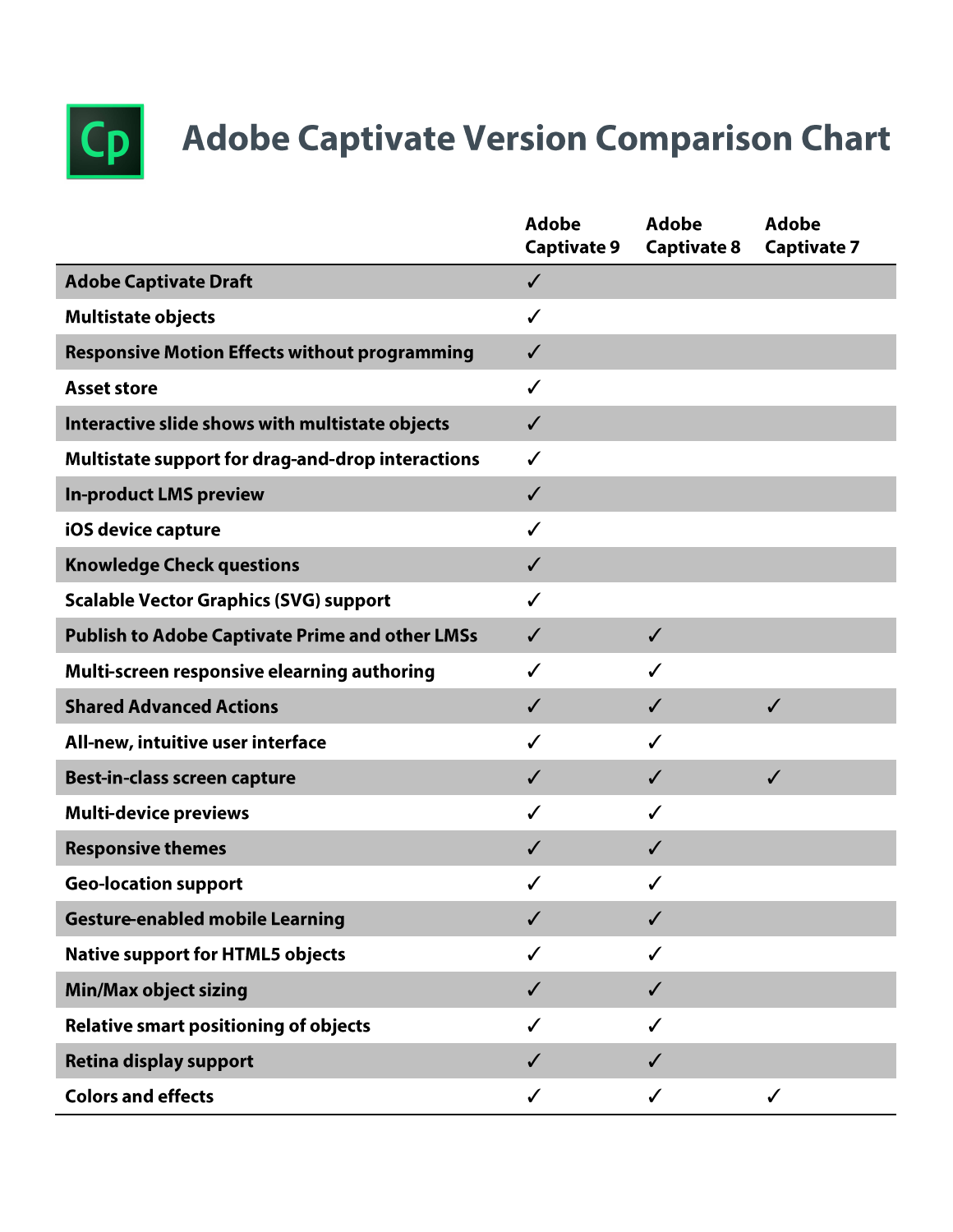| <b>Native app publisher</b>                     | $\checkmark$ |              | ✓            |  |
|-------------------------------------------------|--------------|--------------|--------------|--|
| <b>Popup Blocker</b>                            | ✓            | ✓            |              |  |
| <b>Device-aware eLearning delivery</b>          | $\checkmark$ | $\checkmark$ |              |  |
| <b>Best-in-class HTML5 publishing</b>           | ✓            |              | ✓            |  |
| <b>Themes</b>                                   | ✓            | ✓            | ✔            |  |
| <b>Enhanced interactions library</b>            | ✓            |              | ✔            |  |
| <b>Multi-format publishing</b>                  | ✓            | ✓            | J            |  |
| <b>Responsive drag-and-drop interactions</b>    | ✓            | ✓            | J            |  |
| <b>Accessibility support</b>                    | ✓            | ✓            | J            |  |
| Audio-video support and synchronization         | ✓            | ✔            | ✔            |  |
| <b>Comprehensive quizzing</b>                   | $\checkmark$ | ✓            | ✓            |  |
| <b>Multiple question types</b>                  | ✓            |              | ✓            |  |
| <b>Equation editor</b>                          | $\checkmark$ | $\checkmark$ | $\checkmark$ |  |
| Right-to-left language support                  | ✓            | ✔            | ✓            |  |
| Social media engagement                         | ✓            | J            | ✓            |  |
| <b>Round tripping with Microsoft PowerPoint</b> | ✓            |              | ✓            |  |
| <b>High-definition screencast</b>               | ✓            | ✓            | J            |  |
| <b>Actors</b>                                   | ✓            | ✓            | ✓            |  |
| <b>Customizable Smart Shapes</b>                | ✓            |              | ✔            |  |
| Pretest and branch-aware quizzing               |              | ✓            |              |  |
| <b>Comprehensive scoring</b>                    | ✓            |              |              |  |
| <b>Remediation</b>                              | ✓            |              |              |  |
| <b>Professional project templates</b>           | ✓            | ✓            | ✔            |  |
| <b>Master Slides</b>                            | ✓            | ✓            | ✔            |  |
| <b>Object styles</b>                            | $\checkmark$ | ✓            | ✓            |  |
| <b>Text to speech</b>                           | ✓            | ✓            | ✓            |  |
| <b>Rollover slidelet, images and captions</b>   | $\checkmark$ | $\checkmark$ | ✓            |  |
| <b>Scenario branching</b>                       | $\checkmark$ | $\checkmark$ | $\checkmark$ |  |